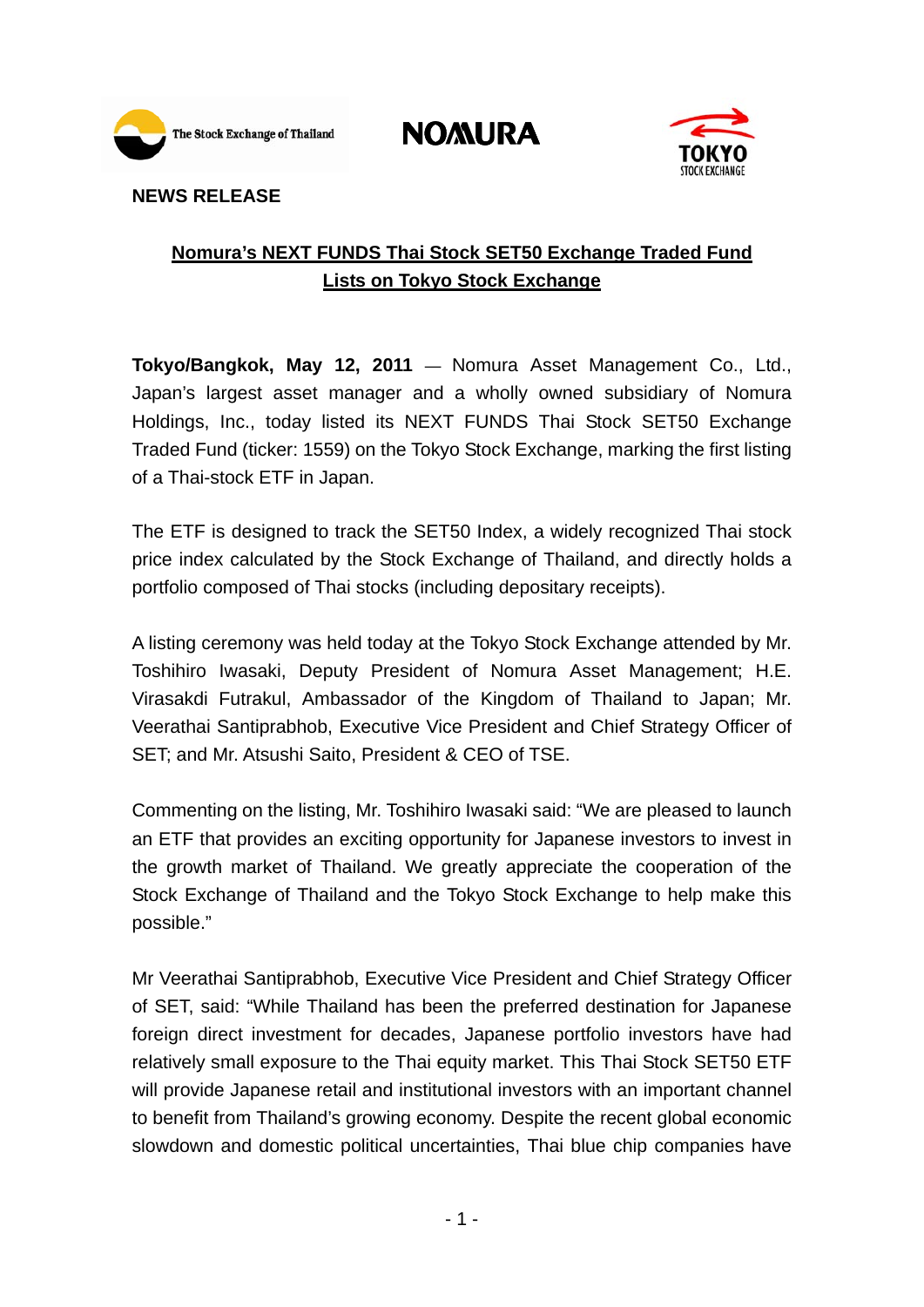proved highly resilient and their strong performance has attracted interest from portfolio investors around the world. In 2010, the SET index increased by 56 percent in USD terms, making Thailand one of the best performing markets in East Asia and one of the top-five performing markets in the world. Since the beginning of 2011, the SET index has gained a further 7 percent in USD terms, continuing Thailand's position a one of East Asia's best performing markets."

Mr. Atsushi Saito, President & CEO of TSE, said: "We are delighted to list Nomura's NEXT FUNDS Thai Stock SET50 Exchange Traded Fund, a product that tracks the movement of the SET50 Index calculated and publicized by the Stock Exchange of Thailand. This product will allow investors in Japan to include Thai equities in their portfolios. We hope that this listing will further facilitate access to the Thailand stock market by Japanese investors and deepen capital flows between both countries."

Today's Trading of the ETF opened at 2,000 yen and closed at 1,991 yen. Trading volume was 3,808 units.

## $-$  Ends  $-$

## **Notes to editors:**

## **The Stock Exchange of Thailand**

The Stock Exchange of Thailand was established and began securities trading in 1975. It stands at the center of Thailand's capital market, and is a thriving and dynamic exchange offering a full range of products, services and trading infrastructure for investors, listed companies and other participants.

SET offers investors the advantages of being a one-stop shop for securities. In addition to equity instruments listed on the SET, investors can choose from the offerings of three sister bourses all of which are part of the SET Group. These are the Market for Alternative Investment (mai) for equities of innovative businesses with high potential growth, Bond Electronic Exchange (BEX), providing trading of corporate and government bonds for both wholesale and retail markets, and Thailand Future Exchange (TFEX).

## **Nomura**

Nomura is a leading financial services group and the preeminent Asian-based investment bank with worldwide reach. Nomura provides a broad range of innovative solutions tailored to the specific requirements of individual, institutional, corporate and government clients through an international network in over 30 countries. Based in Tokyo and with regional headquarters in Hong Kong, London, and New York, Nomura employs approximately 27,000 staff worldwide. Nomura's unique understanding of Asia enables the company to make a difference for clients through three business divisions: retail, asset management, and wholesale (global markets and investment banking). For further information about Nomura, please visit www.nomura.com.

## **Disclaimer of SET50 Index**

The NEXT FUNDS Thai Stock SET50 Exchange Traded Fund are not in any way sponsored, endorsed, sold or promoted by the Stock Exchange of Thailand ("SET"), and SET will not make any warranty or representation whatsoever, expressly or impliedly, either as to the results to be obtained from the use of the SET 50 Index ("the Index") and/or the figure at which the said Index stands at any particular time on any particular day or otherwise. The Index is compiled and calculated by SET. However, SET shall not be liable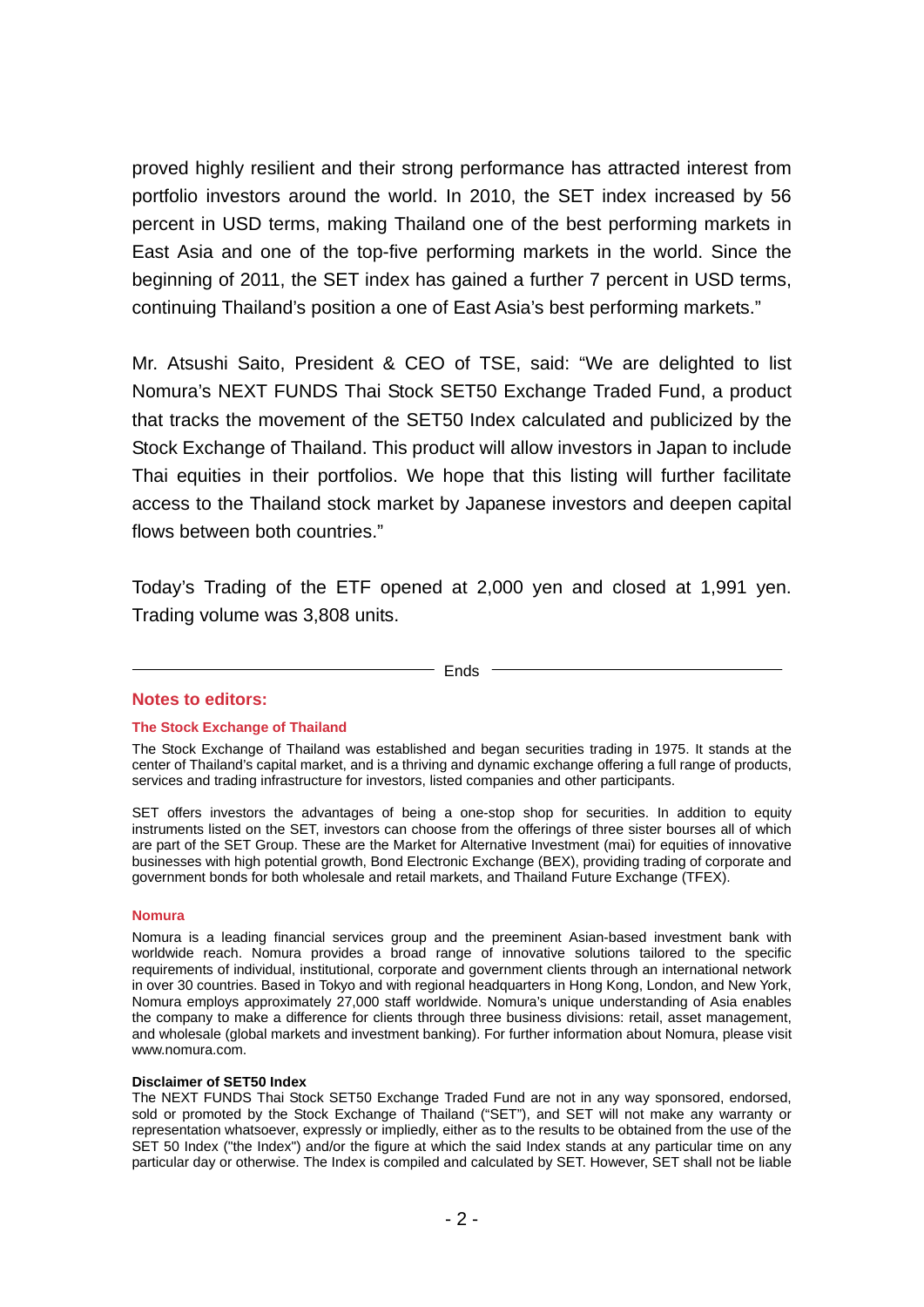(whether in negligence or otherwise) to any person for any error in the Index and SET shall not be under any obligation to advise any person of any error therein. SET is a trade mark of the Stock Exchange of Thailand.

#### **Disclaimer of Nomura Asset Management**

The contents of this material are based on an English translation of a Japanese announcement made on May 12, 2011 by Nomura Asset Management Co., Ltd. Whilst every effort has been made to translate the Japanese document into English, the accuracy and correctness of this translation are not guaranteed, therefore please refer to the original Japanese document.

Please note that the information contained in this document is for reference purposes only and does not constitute an offer to sell or the solicitation of an offer to buy securities by Nomura Asset Management Co., Ltd. to any person in Japan and does not constitute a distribution, an offer to sell or the solicitation of an offer to buy any securities or provide any services in any jurisdiction in which such distribution or offer is not authorized.

Furthermore, none of the shares of the Fund have been or will be registered under the United States Securities Act of 1933, as amended ("1933 Act"), or under the securities laws of any state or political subdivision of the United States of America or any of its territories, possessions or other areas subject to its jurisdiction including the Commonwealth of Puerto Rico (the "United States"). The Fund has not been and will not be registered under the United States Investment Company Act of 1940, as amended, nor under any other US federal laws.

Accordingly, the information in this document is not made or directed to any person in the United States and under no circumstance shall the provision of the information on this document be deemed to constitute an offer of securities or an offer to provide any services to any person in the United States or to any U.S. Person as the term is defined under 1933 Act.

Furthermore, the information in this document is not made or directed to any person in the United Kingdom and under no circumstances shall the provision of the information in this document be deemed to constitute an offer of securities or an offer to provide any services to any person in the United Kingdom.

#### **Disclosures required in Japan**

Registered Company Name: Nomura Asset Management Co., Ltd.

Registration Number: Director of the Kanto Local Financial Bureau (Financial instruments firms) No. 373 Member Associations: The Investment Trusts Association, Japan; Japan Securities Investment Advisers Association

This document is issued for reference purposes to explain the outline of "NEXT FUNDS Thai Stock SET50 Exchange Traded Fund" (the "Fund" hereinafter) and does not constitute disclosure material based on the Financial Instruments and Exchange Law. Moreover, this document is not in any way intended to be an investment solicitation. Before investing in the Fund, prospective investors should carefully read the "Securities Registration Statement", "the Prospectus", and the "Document Prior to Conclusion of Contract" under your own responsibilities and based on your own judgment.

Nomura Asset Management Co., Ltd. does not directly handle order requests for the Fund from investors. To invest in the Fund, it is necessary to open an account with a nearby Type-1 financial instruments business provider (securities firm) that handles ETFs and make a request to the broker.

Since the Fund invests primarily in securities, there is a risk that the market price of such securities or the NAV per unit of the Fund could decline and cause an investment loss due to a decline in the stock price index, fluctuations in foreign exchange rates, a price decline in securities comprising the index, the bankruptcy of a stock issuer, or deterioration in the financial conditions of an issuer, in addition to other market factors.

### **An investor's principal is therefore not guaranteed.**

## **An investor shall bear the following costs when investing in the Fund.**

#### **Trading Fee**

Trading of the Fund incurs brokerage commission fees set by a Type-1 financial instruments business provider (securities firm) that handles the transaction. These commissions are separate from the actual transaction value. (Because the commissions charged by each securities firm differ, it is not possible to specify a maximum amount.)